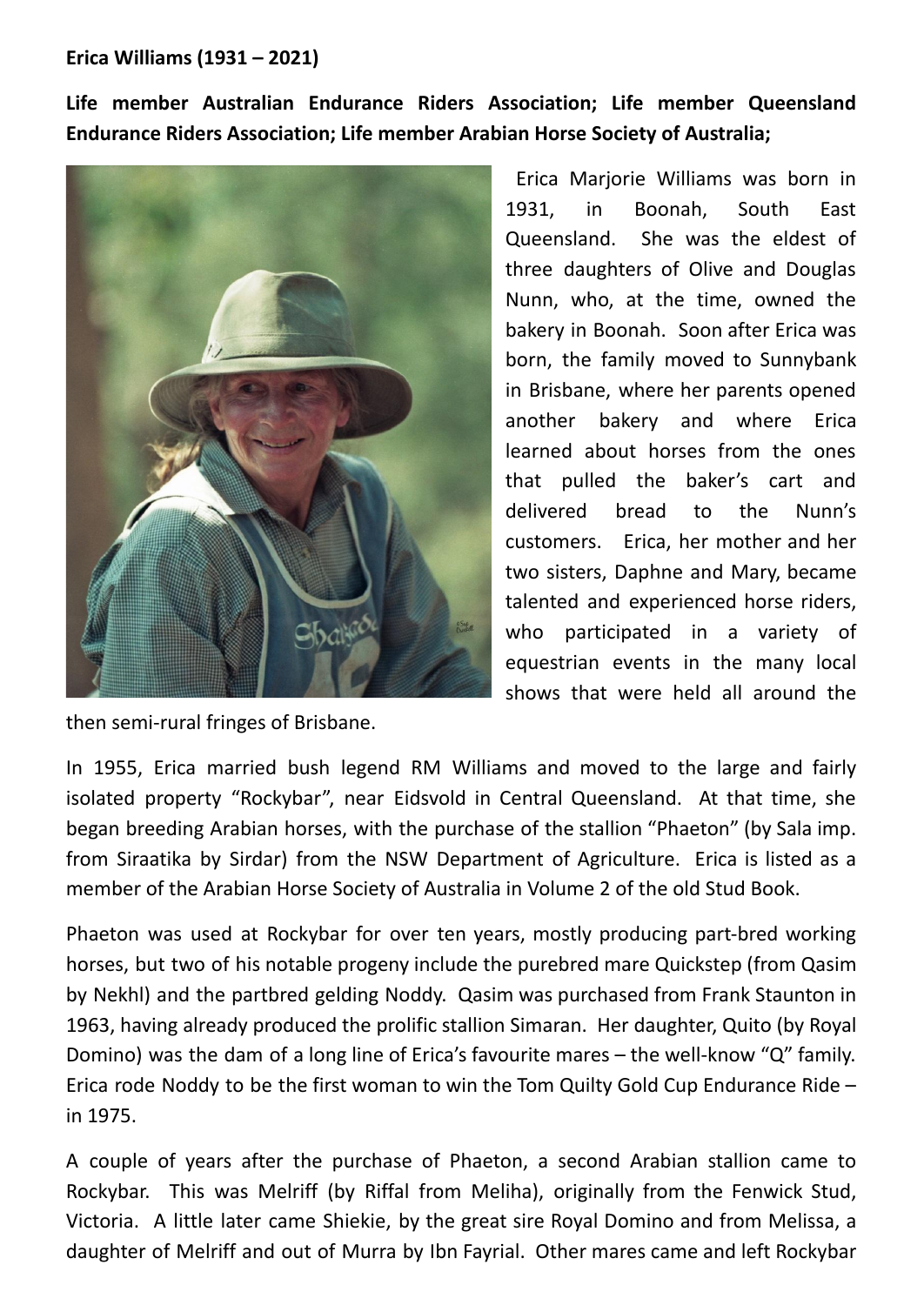and later Erica's Wealdbarns Stud at Hodgsonvale – such as Nura (by Nekhl), Sharinda (by Shafreyn), Rosaleen (by Gai Galizon) and Rani (by Argent). Then, in the early 1970s, Erica and RM imported the bay stallion, Gai Galizon from the famous Gainey Stud in the USA. Unfortunately, he only had a few years at stud until his demise in a paddock accident, but he was soon replaced by another Gainey horse, Gai General, who went on to be one of Australia's most successful and prolific stallions. Later, Erica purchased the aged Tallangatta Muftakher  $-$  a prolific show winner but also the sire of champion endurance horses for Bob sample's Sharahd Stud. This was a return to the original Rockybar bloodlines, as Muftakher was by Shiekie's sire, Royal Domino, and with a strong line to Riffal, as well as Silver Moonlight.

Erica was one of the foundation members of Australian endurance riding. At a meeting of interested people in April 1966, the motion to form a Tom Quilty Endurance Ride committee was moved by Alan Henscke and seconded by Erica. The first person nominated to a position was Tony Croft, as president. The second person was Erica, as secretary. This committee agreed to hold the first 100 mile endurance ride in Australia in October of that year. It was to be held in the Sydney area. There were to be rest stops at 40 miles, 60 miles and 85 miles. Veterinarian Dave Hutchins was to be asked to officiate, and they agreed to the rules of the ride. There were five rules.

When the first Tom Quilty Gold Cup was held, Erica was there at the start on her little part-bred Arabian gelding, Stormy (by Melriff) and she was there at the finish, in 4th place behind Gabriel Stecher (who famously rode the ride bareback on the Shafreyn stallion Shalawi), Susan Mitchell, and Tex Mooney. Fifth place was Ron Males on another Shafreyn stallion, Shareym, 6th was David Benedict and 7th was Betty Serpell. Erica's time was just over 12 hours. At the second Quilty, in 1967, Erica was also there, also in 4<sup>th</sup> place on Stormy, behind Sam Timms, Merle Hill and Rhonda Ryland. Erica's time that year was 11hrs and 16 minutes – just 7 minutes behind the winner and a time that would still be very competitive today.

In fact, Erica was there for the first 12 Quilties, although she did not ride in all of them, and in 1975 she was particularly satisfied to be the first woman to win the Gold Cup – on the partbred gelding Noddy, by Phaeton. The mid-seventies was a time when equality for women was a major social and political issue, and Erica was very pleased to be able to show everyone that her beloved sport was ahead of most sports, and in fact most social institutions, in giving women that equality of opportunity to win the most coveted award possible.

More importantly for endurance riding, Erica was the Secretary-Treasurer of the AERA through those first twelve years of its emergence. Those were years when the sport was finding its feet and its direction. The two or more meetings a year always happened near Sydney, but Erica was always there despite the day or more drive from "Rockybar" in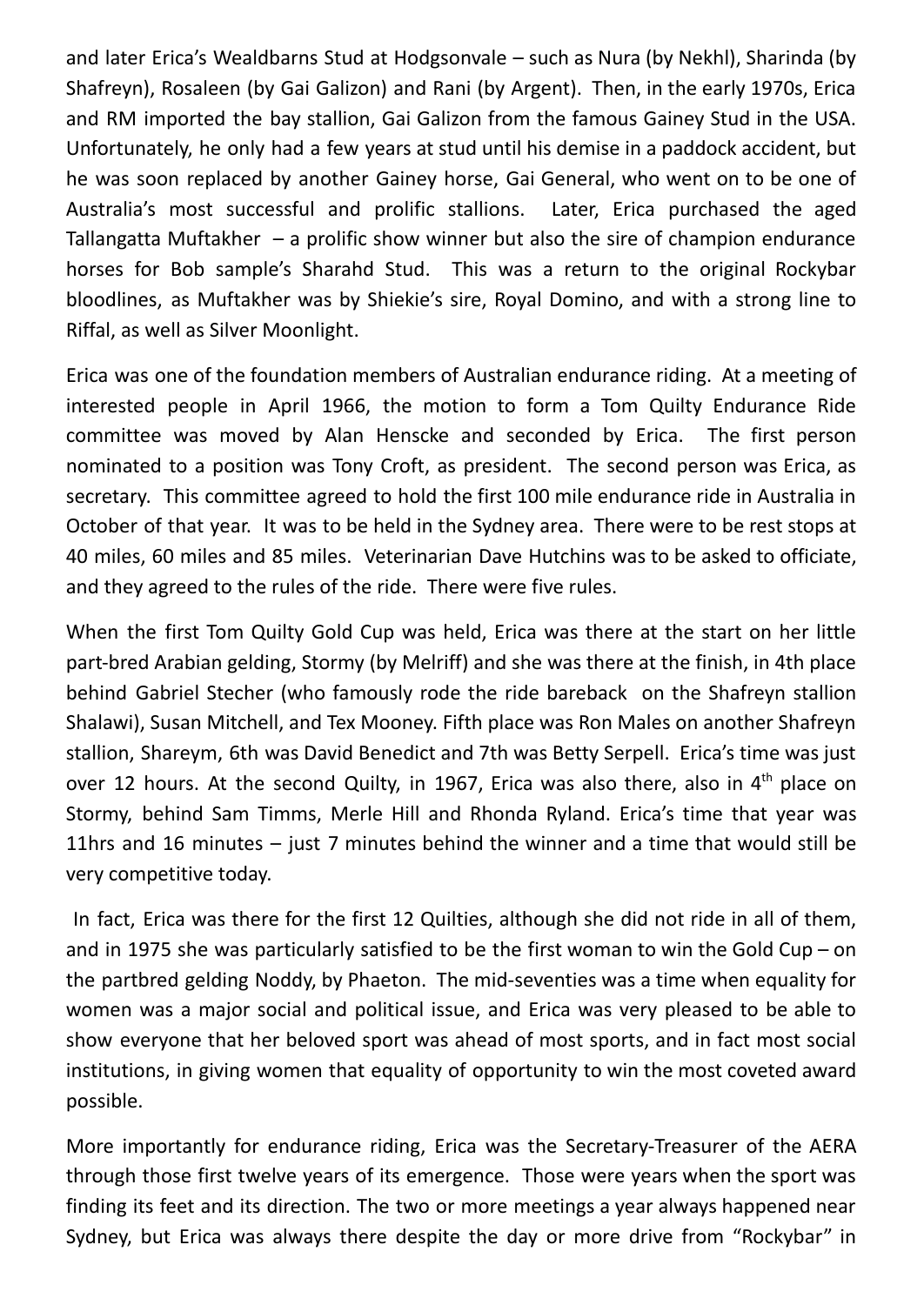central Queensland or later from Hodgsonvale near Toowoomba. There were many changes. There were six presidents. The date, venue and format of the ride often changed, and especially the vetting requirements. Many new endurance clubs formed and were affiliated with the national association. The constitution was amended and then changed completely. The "rule book" doubled in size – from its original five rules to eleven by 1974. (The current AERA Rulebook has 97 pages)

There was a ten year hiatus in Erica's involvement with endurance (1977 – 1987) while she sorted out family and life. Significantly, during this time, she continued breeding and showing fine horses and was a hugely respected judge at many shows and events.

Then, she returned, found her partner of many years, Sharahd Friday (by Tallangatta Muftakher), and won her tenth Quilty buckle in 1991 - in her 60<sup>th</sup> year. In a ten year period, Erica and Friday completed nearly 5000kms, three Quilties, four Faraway marathons, three QERA State Championships and the Shahzada memorial marathon of 400kms. And Erica and Friday did not dawdle on the track. You had to ride seriously to keep up with her.

Then came a feisty little bay homebred mare, Martina (by Tallangatta Muftakher out of Quebec by Gai General and from the Qasim family), and a 13<sup>th</sup> Quilty buckle at Boonah in 2000. By the time of the second Boonah Quilty in 2006, Erica had decided that, at 75 years of age, she had enough buckles – but she had not had enough of the ride she had started 40 years earlier. She was there on one of the crucial timing gates, making sure everything was running smoothly, always encouraging the riders to go on and inspiring a few much younger assistants to take up this amazing sport.



*Erica and Martina at the 200km Windorah Ride, 2001. Photo by Pat Slater*